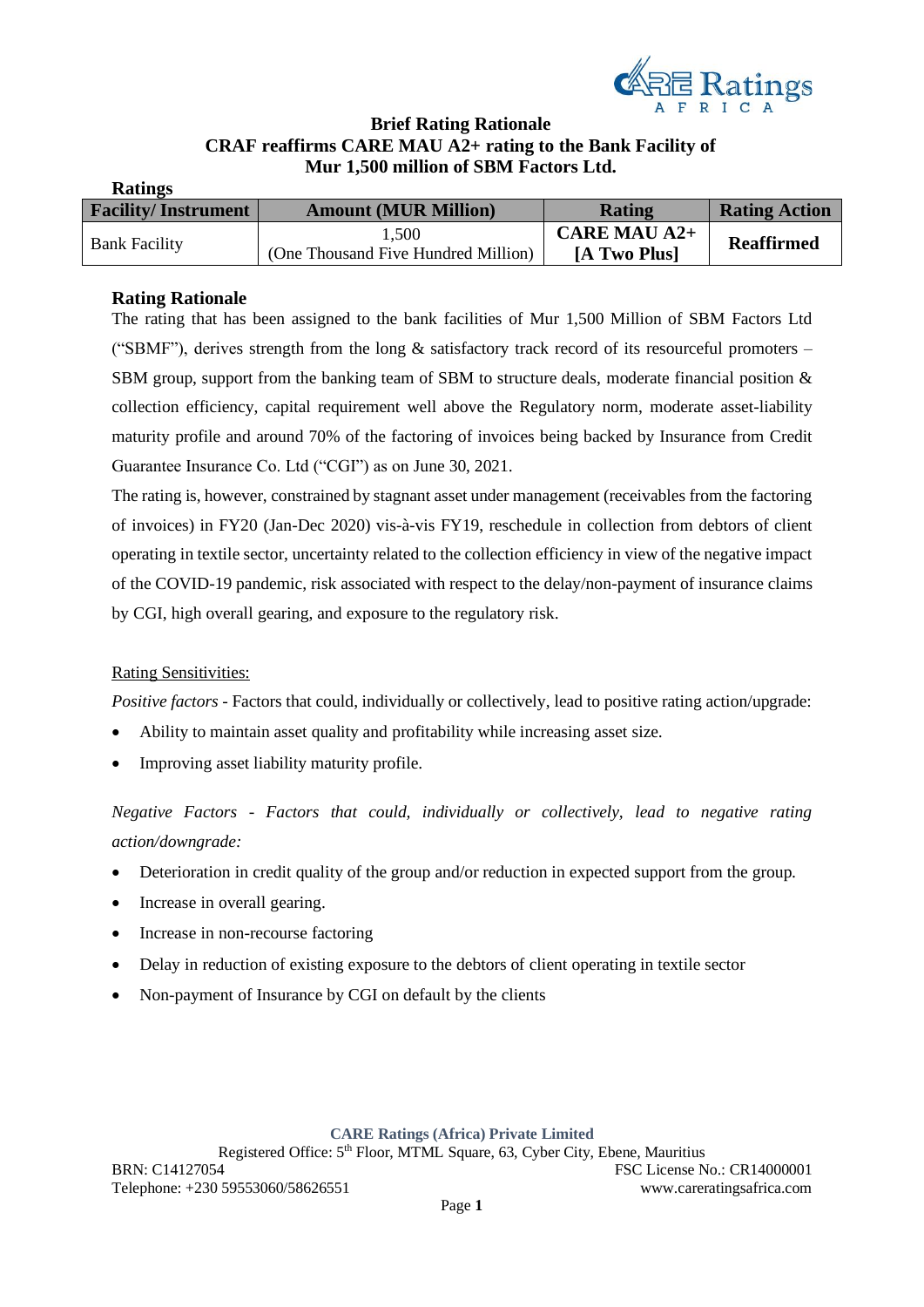

## **BACKGROUND**

SBM Factors Ltd. ("SBMF") was incorporated in August 2016 as a wholly owned subsidiary of SBM (NBFC) Holdings Ltd, which in turn is the 100% subsidiary of SBM Holdings Ltd (a public limited company that is listed on the Stock Exchange of Mauritius). SBM Holdings Ltd is the holding company of SBM Bank (Mauritius) Ltd.

SBMF has started its operations in November 2017 as the third Factoring service provider in the local market offering mainly non-recourse factoring solutions to its clients. SBMF is licensed and regulated by the Financial Services Commission of Mauritius as a factoring service provider. SBMF operates a factoring business to provide factoring services to SBM's current and future customers, contributing to the development of the Holding Company as a Financial Institution in providing comprehensive financial services. Since 2019, SBMF is a member of the Factors Chain International (FCI), a global network of factoring firms.

## **Activities of SBM Factors Ltd**

Since 2017, SBMF provides factoring solutions to its customers. It purchases invoices from clients (@ 90% of the Invoice value) and avails of credit insurance for such Invoices from Credit Guarantee Insurance Co. Ltd ("CGI"), which is the only credit insurance provider in Mauritius. There are two main types of factoring – recourse factoring and non-recourse factoring.

**Recourse factoring** is the most common in which the client must buy back any invoice that the factoring company is unable to collect payment on. Clients are ultimately responsible for any non-payment.

**Non-recourse factoring** means the factoring company bears the entire risk of non-payment by the customers.

SBMF offers mainly non-recourse factoring solutions to its clients.

As on June 30, 2021, the total outstanding receivables from the factoring business was Mur 1,395 million comprising mainly of clients operating in the sugar sector, construction sector, textile sector and retail sector. The three main clients operating in the sugar sector, construction sector and textile sector account for around 82% of the total factoring done by SBMF as on that date.

SBMF has factored the bills raised by the clients operating in the aforementioned sectors to their respective debtors (domestic and international) and on due date the debtors will pay the amount to SBMF.

*The debtors of the clients operating in the sugar sector, textile sector and retail sector are covered by credit insurance from CGI, which means that in case of default by the debtors, CGI will make good for the loss.* The debtors of the client operating in the construction sector are not covered by the credit insurance from CGI.

### **CARE Ratings (Africa) Private Limited**

Registered Office:  $5<sup>th</sup>$  Floor, MTML Square, 63, Cyber City, Ebene, Mauritius BRN: C14127054 FSC License No.: CR14000001 Telephone: +230 59553060/58626551 www.careratingsafrica.com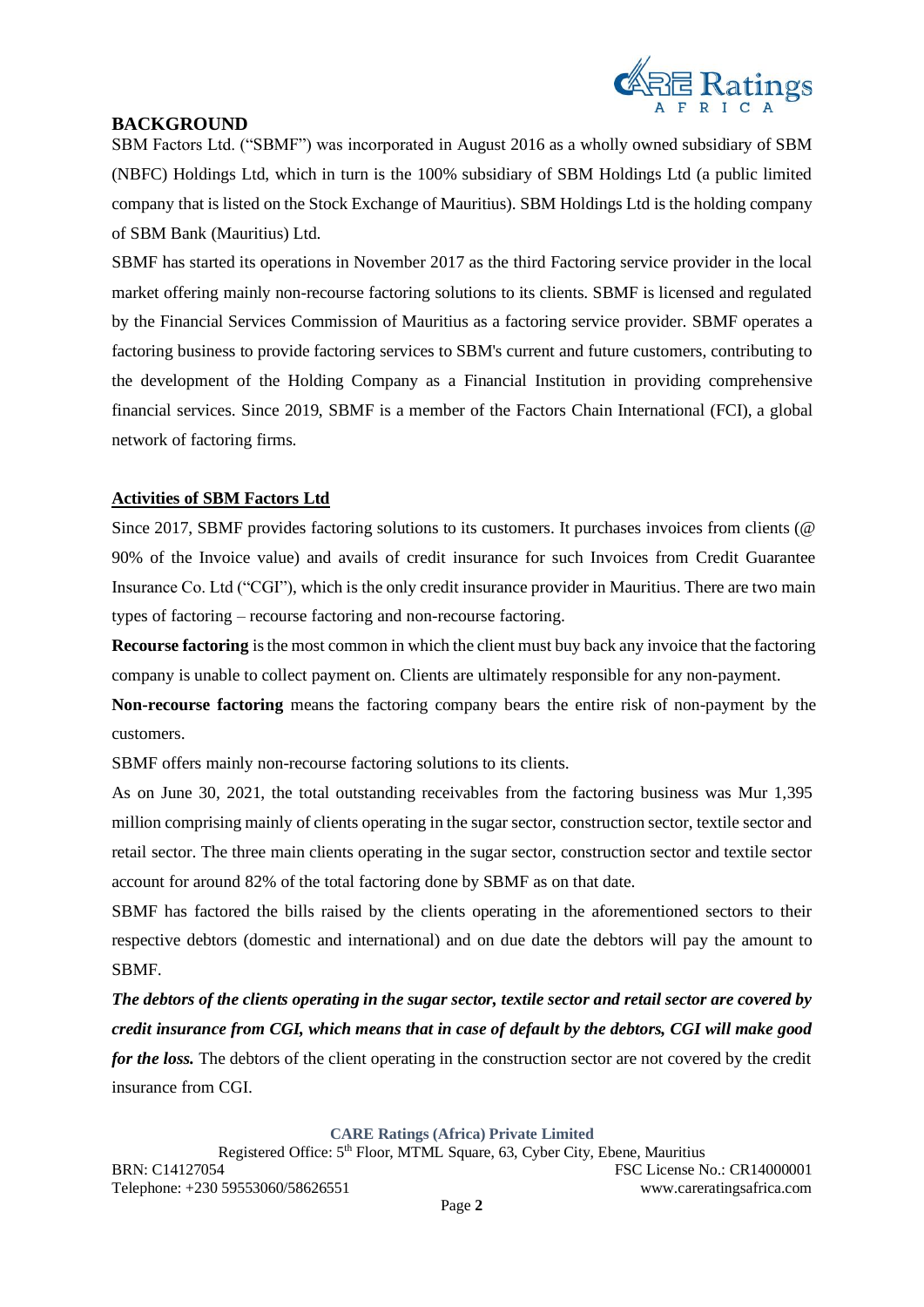

SBMF's total revenue has increased from Mur 72.2 million in FY19 to Mur 86 million in FY20, due to higher interest income FY20. In line with the increase in income, PAT and GCA have also increased in FY20. Interest coverage was 2.67 for FY20 (2.74 for FY19). NIM was hovering around 3.76%. ROTA was also at 3.63%.

SBMF's factoring portfolio was MUR 1,257 million as at December 31, 2020 vis-à-vis MUR 1,248 million as at December 31, 2019.

During the last 3 years of operations the company has been successful in the collection of claims well within the stipulated time and has never launched any claim with CGI.

As on Dec 31, 2020, SBMF has maintained a capital of MUR 105 million against the statutory requirement of higher of MUR 5 million or 5% of total liabilities (5% of Mur 1,153 million as on 31.12.2020 – Mur 58 million). The capital structure consists of stated capital (Mur 80 million) and retained earnings (Mur 25 million). Overall gearing ratio was at 9.98 times as on Dec 31, 2020 (10.35 times as on Dec 31, 2019).

As on Dec 31, 2020, Gross NPA is Nil. The company has recognized an allowance for expected credit losses of Mur 10.3 million for FY20. SBMF considers a financial asset in default when contractual payments are 90 days past due.

### **Disclaimer**

CARE Ratings (Africa) Private Limited ("CRAF")'s ratings are opinions on the likelihood of timely payment of the obligations under the rated instrument and are not recommendations to sanction, renew, disburse or recall the concerned bank facilities or to buy, sell or hold any security. CRAF's ratings do not convey suitability or price for the investor. CRAF's ratings do not constitute an audit on the rated entity. CRAF has based its ratings/outlooks on information obtained from sources believed by it to be accurate and reliable. CRAF does not, however, guarantee the accuracy, adequacy or completeness of any information and is not responsible for any errors or omissions or for the results obtained from the use of such information. Most entities whose bank facilities/instruments are rated by CRAF have paid a credit rating fee, based on the amount and type of bank facilities/instruments. CRAF may also have other commercial transactions with the entity.

In case of partnership/proprietary concerns, the rating /outlook assigned by CRAF is, inter-alia, based on the capital deployed by the partners/proprietor and the financial strength of the firm at present. The rating/outlook may undergo change in case of withdrawal of capital or the unsecured loans brought in by the partners/proprietor in addition to the financial performance and other relevant factors. CRAF is not responsible for any errors and states that it has no financial liability whatsoever to the users of CRAF's rating.

CRAF's ratings do not factor in any rating related trigger clauses as per the terms of the facility/instrument, which may involve acceleration of payments in case of rating downgrades. However, if any such clauses are introduced and if triggered, the ratings may see volatility and sharp downgrades.

**CARE Ratings (Africa) Private Limited** Registered Office: 5th Floor, MTML Square, 63, Cyber City, Ebene, Mauritius BRN: C14127054 FSC License No.: CR14000001 Telephone: +230 59553060/58626551 www.careratingsafrica.com